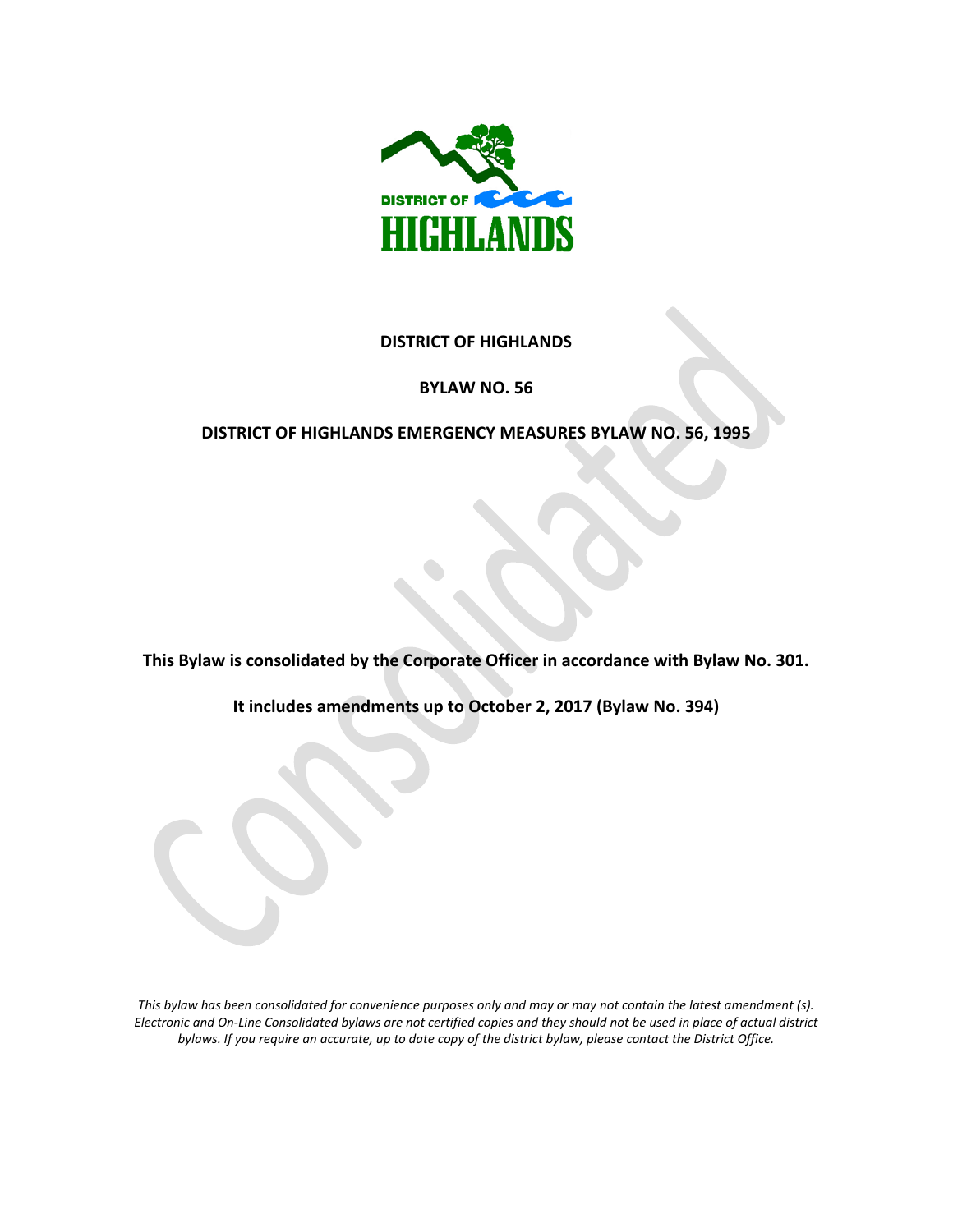

# **DISTRICT OF HIGHLANDS BYLAW NO. 56**

WHEREAS a Municipal Council must establish and maintain an emergency management organization to develop and implement emergency plans,

AND WHEREAS the Council of the District of Highlands wishes to provide a comprehensive management program to prepare for, respond to and recover from emergencies and disasters,

NOW THEREFORE, the Council of the District of Highlands in open meeting assembled enacts as follows:

- 1. CITATION
- 1.1 This By-Law may be cited for all purposes as the "District of Highlands Emergency Measures By-Law No. 56, 1995".
- 2. INTERPRETATION
- 2.1 In this by-law:
	- a. "Act" means the Emergency Program Act of the Statutes of the Province of British Columbia and any amendments thereto;
	- b. "Council" means the Municipal Council of the District of Highlands;
	- c. "Declaration of a state of local emergency" means a declaration of Council or the Mayor that an emergency exists or is imminent in the municipality;
	- d. "Disaster" means a calamity that:
		- i. is caused by accident, fire, explosion technical failure or by the forces of nature, and
		- ii. has resulted in serious harm to the health, safety or welfare of people, or in widespread damage to property;
	- e. "Emergency" means a present or imminent event that:
		- i. is caused by accident, fire, explosion or technical failure or by the forces of nature, and requires prompt coordination of action or special regulation of persons or property, to protect the health, safety or welfare of people or to limit damage to property;
	- f. "Emergency Coordinator" means that person appointed by Council under Section 3.2 of this by-law;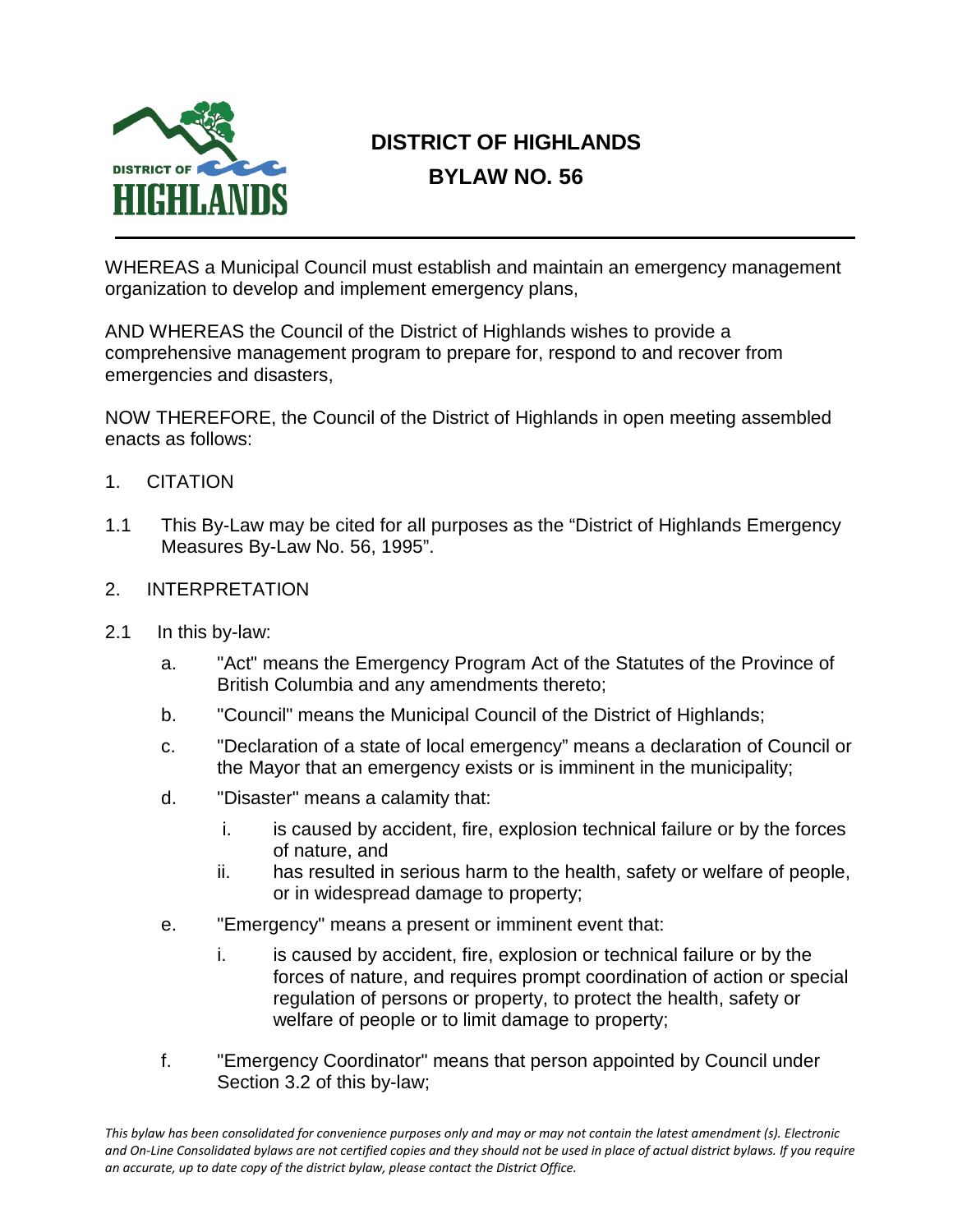- g. "Emergency Management Organization" means the Emergency Planning Committee, Emergency Coordinator and such other persons and functional groups as they may establish, and which are charged with emergency preparedness, response and recovery measures;
- h. "Mayor" means that member of Council who is head and chief executive officer of the municipality or, in the absence of the Mayor, the person appointed Acting Mayor;
- i. "Municipality" means all of that area within the boundaries of the District of Highlands.

*Amended by Bylaw No. 394, 2017*

- 2.2 This by-law shall be construed in accordance with the Emergency Program Act and its regulation. In this Bylaw "Act" means the Emergency Program Act and "Minister" means the Minister Responsible for the Provincial Emergency Program."
- 3. ADMINISTRATION

3.1 An Emergency Planning Committee is hereby established and shall be composed of:

- a. the Mayor of the Municipality;
- b. a Council member, who shall act as the Committee Chairperson;

*Amended by Bylaw No. 394, 2017*

- c. the Chief Administrative Officer of the Municipality;
- d. the Emergency Coordinator and/or the duly appointed Deputy; and
- e. such other members that Council may from time to time appoint.

## *Replaced by Bylaw No. 394, 2017*

3.2 The Fire Chief is appointed as the Emergency Coordinator to facilitate emergency preparedness, response and recovery measures on behalf of and as directed by the Emergency Planning Committee or Council.

### *Added by Bylaw No. 394, 2017*

- 3.3 The Fire Chief may appoint a Deputy Emergency Coordinator from within the Fire Department of the District, to whom he may delegate and assign duties to facilitate emergency preparedness, response and recovery measures on behalf of and as directed by the Emergency Planning Committee or Council.
- 3.4 Subject to the approval of the Council, the Emergency Planning Committee may:
	- a. make and amend its terms of reference, policies and procedures,
	- b. enter into agreements with regional districts or other municipalities for the purpose of emergency assistance or the formulation of coordinated emergency preparedness, response or recovery, and
	- c. enter into agreements with individuals, bodies, corporations or other ongovernment agencies for the provisions of goods or services.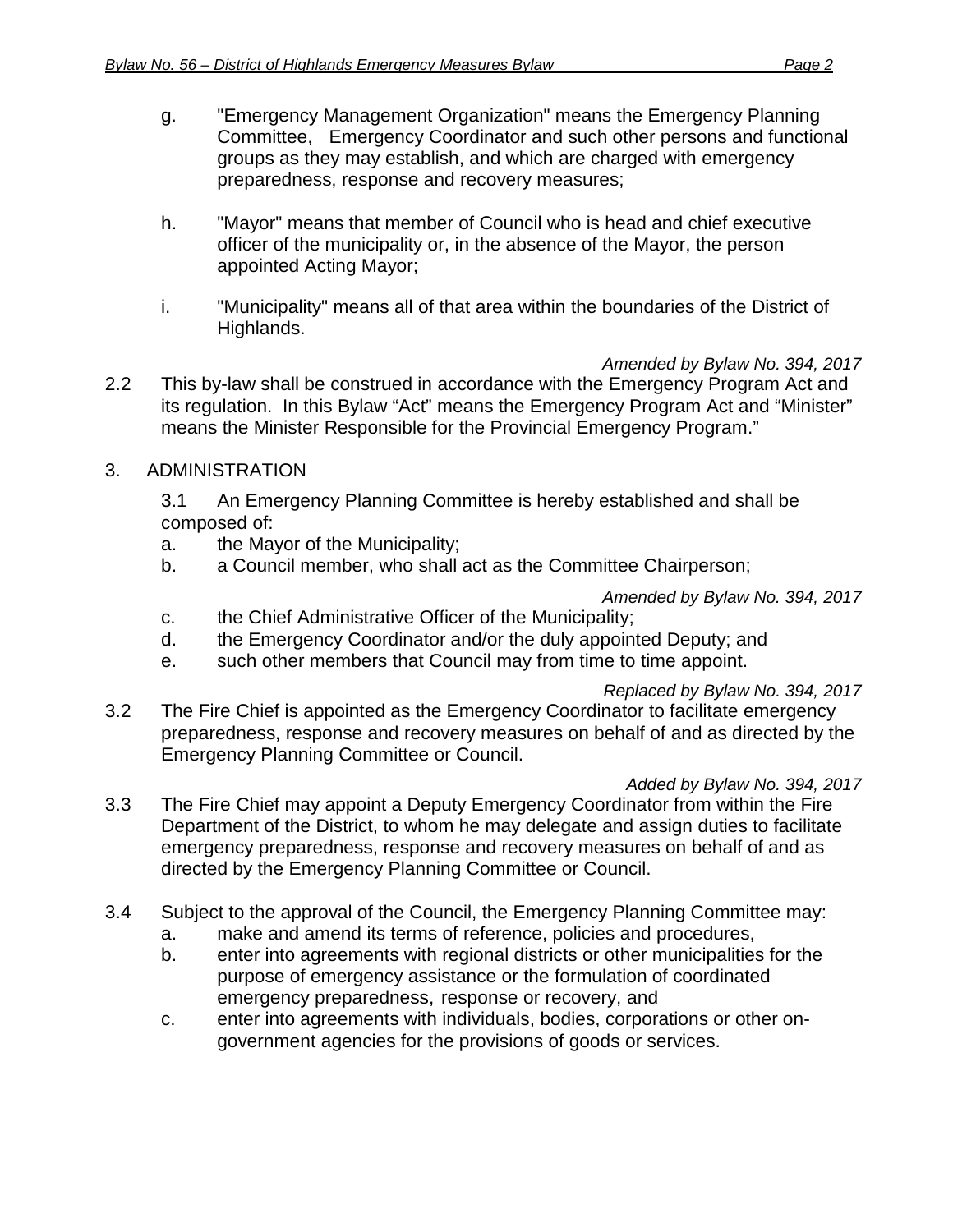## 4. DUTIES AND RESPONSIBILITIES

- 4.1 The Emergency Planning Committee shall prepare and present to Council for annual review and approval an Emergency Plan consisting of the following:
	- a. a list of hazards to which the municipality is subject and which indicate the relative risk of occurrence,
	- b. plans respecting the preparation for, response to recovery from emergencies and disasters, which include:
		- i. a program of emergency response exercises,
		- ii. a training program,
		- iii. procedures by which physical and financial emergency resources or assistance may be obtained,
		- iv. procedures by which emergency plans are to be implemented,
		- v. warning procedures to those persons who may be harmed or suffer loss in an emergency or impending disaster,
		- vi. procedures to coordinate the provision of food, clothing, shelter, transportation and medical service to victims of emergencies and disasters, whether that provision is made from within or outside of the municipality, and
		- vii. procedures to establish the priorities for restoring essential services provided by the municipality, or recommend priorities to other service providers, that are interrupted during an emergency or disaster.
- 5. POWERS
- 5.1 The Council or the Mayor or the Emergency Coordinator may, whether or not a state of local emergency has been declared, cause the Emergency Plan to be implemented.

*Amended by Bylaw No. 394, 2017*

5.2 The Council, by bylaw or resolution, or the Mayor by order when time is of the essence, may declare a state of local emergency when the extraordinary power or authority enabled by the Act is required to effectively deal with an emergency or disaster in any part of the municipality.

*Amended by Bylaw No. 394, 2017*

- 5.3 Upon a declaration of a state of local emergency being made, Council or the Mayor shall:
	- a. forward a copy of the declaration to the Minister, and
	- b. cause the details of the declaration to be published by a means of communication that the Council or Mayor considers most likely to make the contents of the declaration known to the majority of the population of the affected area.
- 5.4 After a declaration of a state of local emergency is made under section 5.2 in respect of all or any part of the municipality, and for the duration of the state of emergency, the Council or Mayor may do any or all of the following acts and procedures that the Council or Mayor considers necessary to prevent, respond to or alleviate the effects of an emergency or a disaster: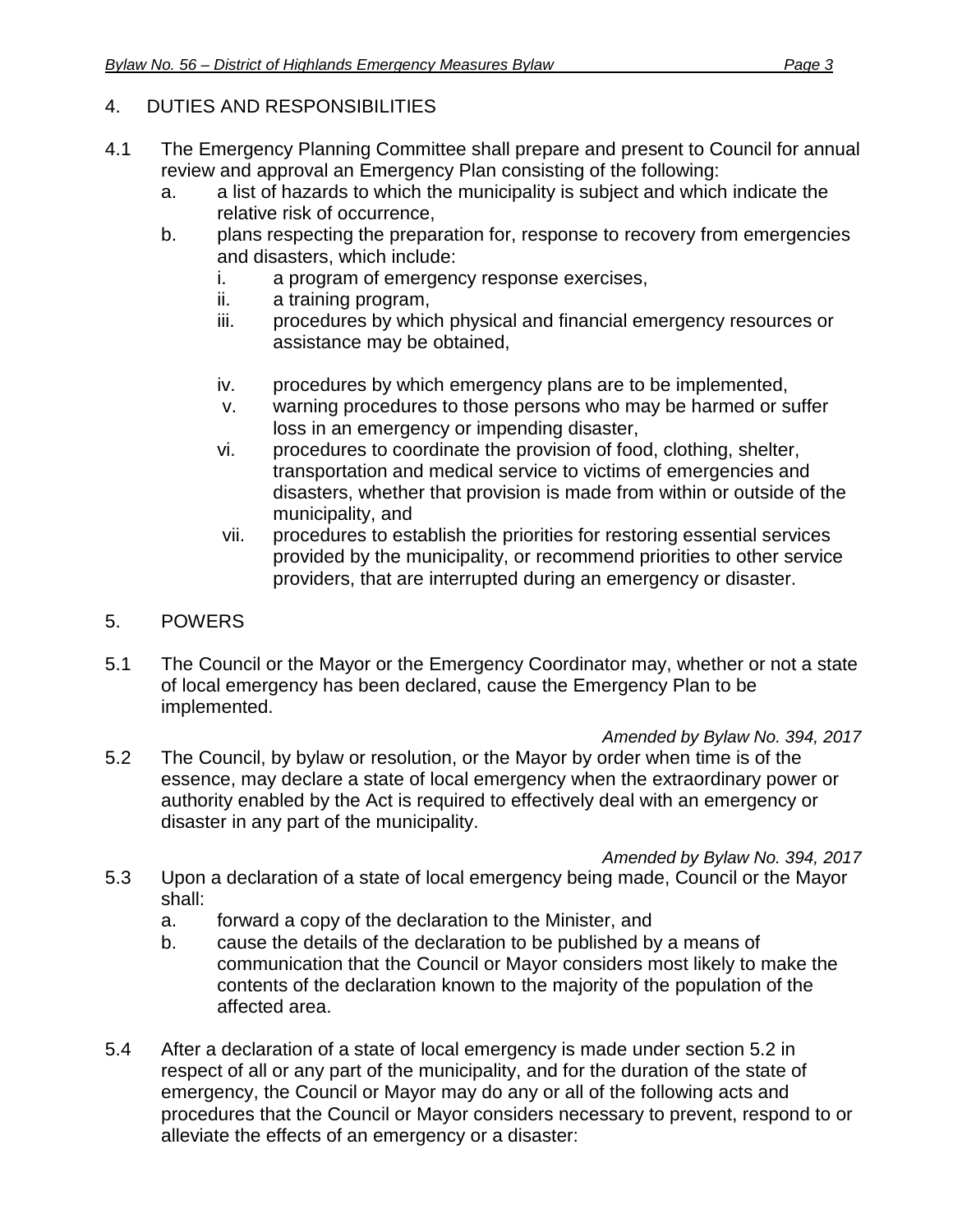- a. acquire or use any real or personal property considered necessary to prevent, respond to or alleviate the effects of an emergency or disaster;
- b. authorize or require any person to render assistance of a type that the person is qualified to provide or that otherwise is or may be required to prevent, respond to or alleviate the effects of an emergency or disaster;
- c. control or prohibit travel to or from any part of the municipality;
- d. provide for the restoration of essential facilities and the distribution of essential supplies and provide, maintain and coordinate emergency medical, welfare and other essential services in the municipality;
- e. cause the evacuation of persons and the removal of livestock, animals or personal property from any part of the municipality that is or may be affected by an emergency or a disaster and make arrangements for adequate care and protection of those persons, livestock, animals or personal property;
- f. authorize the entry into any building or on any land, without warrant, by any person in the course of implementing an emergency plan or program or if otherwise considered by the Council or Mayor to be necessary to prevent, respond to or alleviate the effects of an emergency or disaster;
- g. cause the demolition or removal of any trees, structures or crops if the demolition or removal is considered by the Council or Mayor to be necessary to prevent, respond to or alleviate the effects of an emergency or disaster;
- h. construct works considered by the Council or Mayor to be necessary or appropriate to prevent, respond to or alleviate the effects of an emergency or disaster;
- i. procure, fix prices for or ration food, clothing, fuel, equipment, medical supplies or other essential supplies and the use of any property, services, resources or equipment within any part of the municipality for the duration of the state of local emergency; and

## *Amended by Bylaw No. 394, 2017*

- j. authorize the Emergency Coordinator or Chief Administrative Officer to exercise, in any part of the municipality affected by a declaration of a state of local emergency, those specific powers assumed by the Council or Mayor.
- 5.5 The Council or Mayor must, when of the opinion that an emergency no longer exists in the municipality to which a declaration of a state of local emergency was made:
	- a. cancel the declaration of a state of local emergency in relation to that part of the municipality, by by-law or resolution, if cancellation is effected by the Council, or by order, if the cancellation is effected by the Mayor, and

*Amended by Bylaw No. 394, 2017*

b. promptly notify the Minister of the cancellation of the declaration of a state of local emergency.